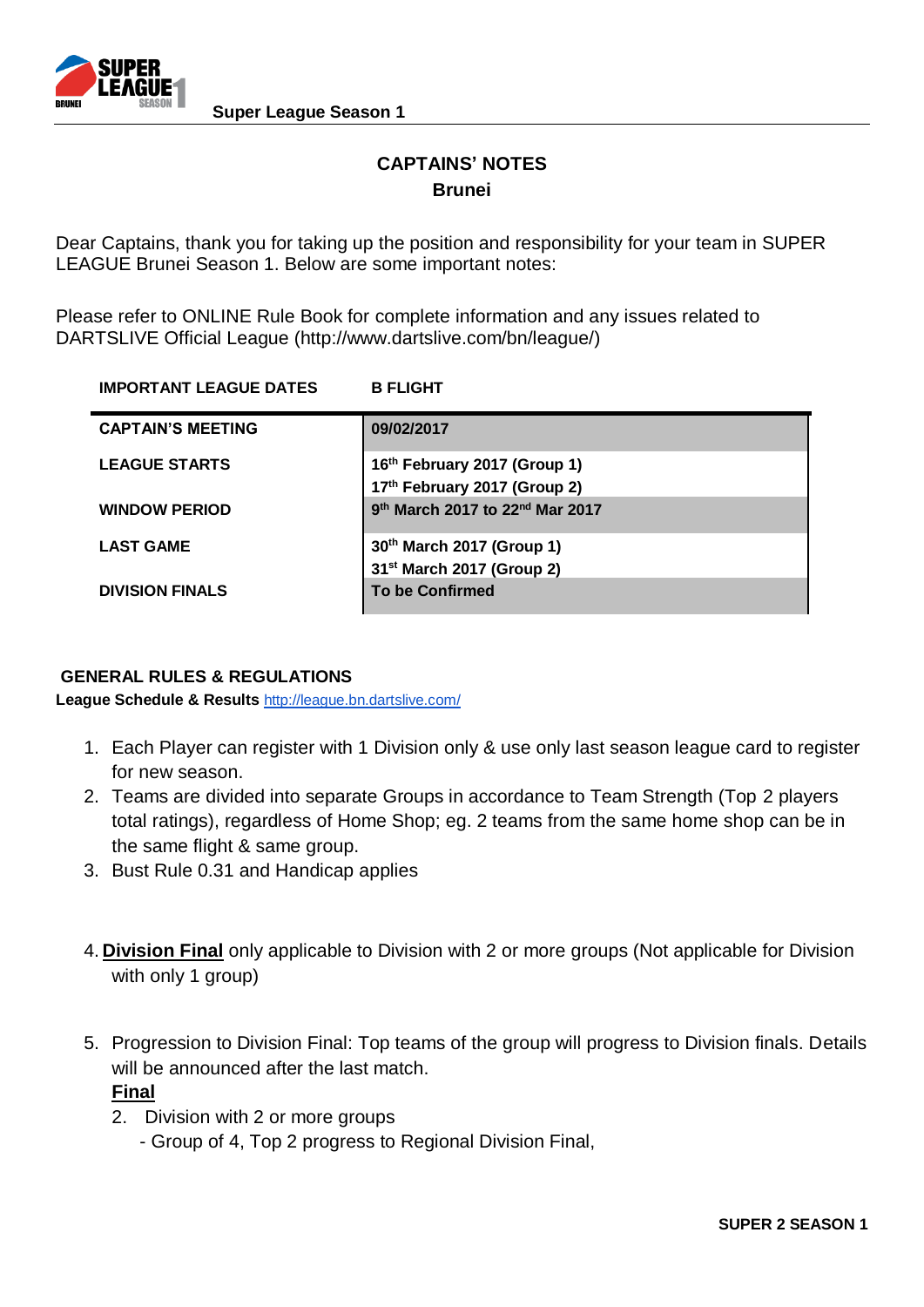

### **Super League Season 1**

- 3. If team / player(s) is/are discovered to be intentionally losing their games so as to gain a preferential spot in ranking or to manipulate their rating, league management will investigate the issue. If found guilty, the team or player(s) involved will be disqualified from continuing in the league immediately regardless of positions. Game(s) won will be reversed.
- 4. League Management reserves rights to negate or modify any rule contained herein when it is necessary to protect the parity system of the League

## **All flights start at 6.00PM Sharp**

## **SUPER LEAGUE Season 1 WALKOVER**

(a) All league matches begin at 6.00PM sharp. If a team has no players present by 7.00PM, opposing team has the right to walkover the game, and be awarded a 9-0 win. Bonus points will be awarded to opposing team.

|  |  |  |  |  |  |  | (b) A "full" walkover is only given if none of the players of a team are present by 7.00PM. |
|--|--|--|--|--|--|--|---------------------------------------------------------------------------------------------|
|  |  |  |  |  |  |  |                                                                                             |

| Offence No.                                                                                                                                                                                  | Penalty \$*                 | <b>Home Game</b><br><b>Shop</b> | League Organizer |  |  |  |  |
|----------------------------------------------------------------------------------------------------------------------------------------------------------------------------------------------|-----------------------------|---------------------------------|------------------|--|--|--|--|
| 1 <sup>st</sup> Offence                                                                                                                                                                      | <b>BND100</b>               | BND <sub>50</sub>               | <b>BND50</b>     |  |  |  |  |
| 2 <sup>nd</sup> Offence                                                                                                                                                                      | <b>BND200</b>               | <b>BND100</b>                   | <b>BND100</b>    |  |  |  |  |
| 3rd Offence**                                                                                                                                                                                | BND200 and disqualification | <b>BND100</b>                   | <b>BND100</b>    |  |  |  |  |
| *Penalty amount will be billed to the penalized team's home shop and then shared with host<br>shop and organizer                                                                             |                             |                                 |                  |  |  |  |  |
| **On the 3 <sup>rd</sup> Offence, the team will be immediately disqualified from the League and all<br>players in the team will be banned from participating in the following league season. |                             |                                 |                  |  |  |  |  |
| ***Last 3 games walkover penalty will be charged 2 x Registration Fees.                                                                                                                      |                             |                                 |                  |  |  |  |  |

(c) No Team Captain (even with the agreement of the other captain), is allowed to forfeit or walkover any games/matches without informing the League Master.

### **DISCIPLINARY ISSUES**

### **(a) Offensive/Abusive Languages**

Use of vulgar language demeans the sports, the shop environment, fellow players and overall respect to the whole league system. This cannot be tolerated and if found guilty, the offending player(s), will be removed from the league and banned for min. **three (3) months** and forbidden from participating in all DARTSLIVE leagues and events.

### **(b) Provocation / Threats**

Provocation/threats/taunting opponent during the league games will also result in offending player(s) to be removed from the league and banned for min. **six (6) months** and forbidden from participating in all DARTSLIVE league and events.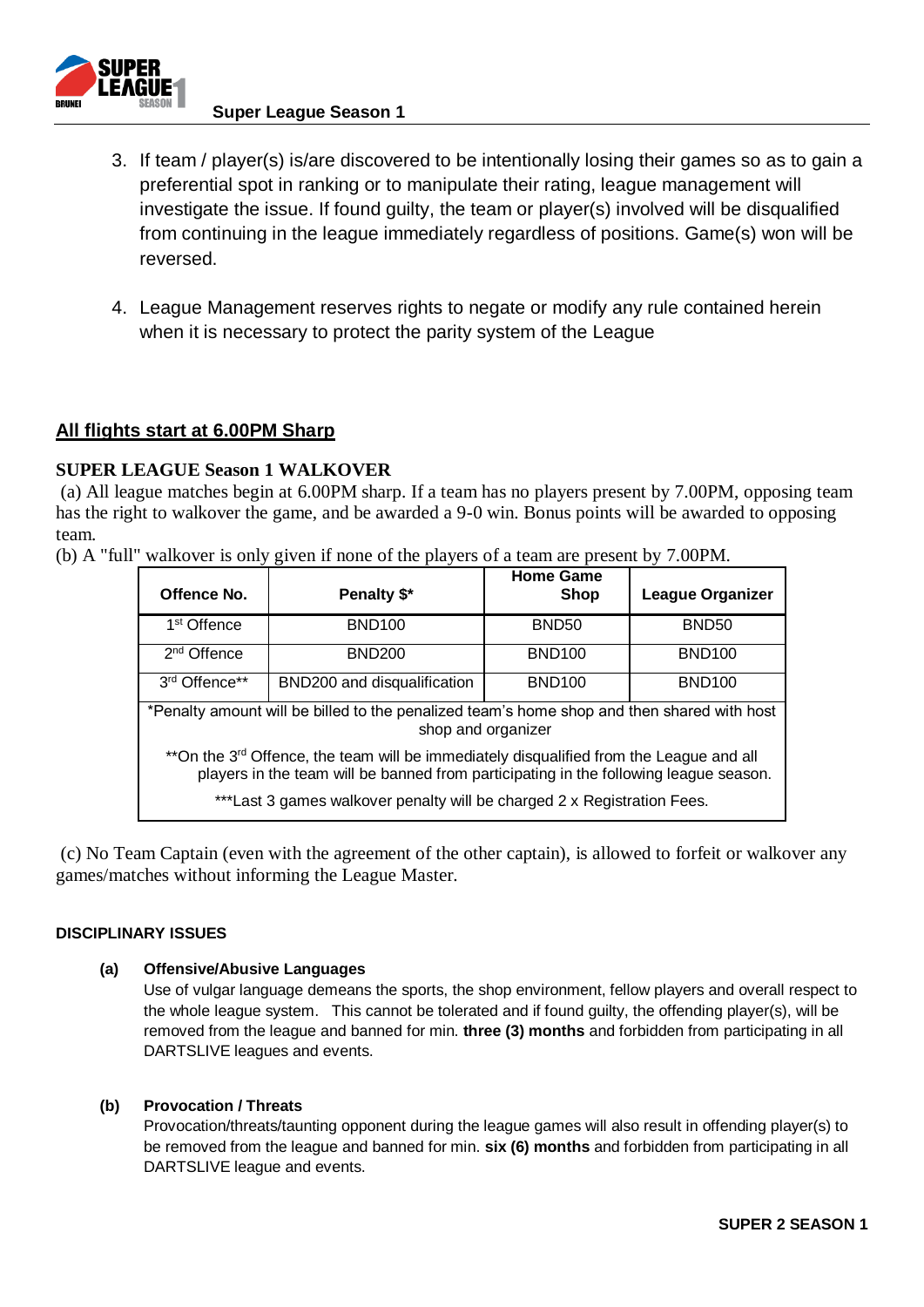

### **Super League Season 1**

#### **(c) Violence & Fights**

Use of violence by player (s) will not be tolerated. All player(s) involved in a physical fight, regardless of reason(s), will be banned indefinitely. Offending player(s) will be suspended indefinitely. An appeal to rescind the ban may be submitted after twelve (12) months subject to approval of the league management.

Offending player will be disqualified and lose all awards, prizes and recognitions achieved during the league.

Team Captain of the offending player will be asked to step down from being captain for current and future league teams, but may continue to play as a regular team player.

#### **DARTSLIVE CARD**

- 1. It is mandatory for all League players to note down their 16-digit Card No. & login PIN. In case they lose their card, they must transfer their old card data to a brand new card, inform league administration, in order to continue playing in the league.
- 2. All card transfers must be done before entering League Menu on DL2. Players may not be able to play with new card if card transfer is done after entering League Menu.

#### **SANDBAGGING**

A sandbagger is a player who intentionally submits his/her rating (or allow to be submitted) at a much lower rating than his/her actual rating OR manipulates their game average( e.g. by throwing outs or intentional missing) to lower their rating, in order to gain advantage by way of handicap score or ranking position. Such action demeans the game, shows poor sportsmanship and damages the reputation of the League and all its players. The League Organizer condones such behaviour.

- (a) Team Captains are responsible to verify that his/her team members' ratings, as reported in the league, are accurate at all times;
- (b) Any team captain may file an official complain along with details of the offending player and description of the incident(s). Any evidence submitted (such as stats, other card rating, video/ picture) would also be useful
- (c) If the League Master discovers that a player has been sandbagging or playing with a rating that is drastically different than his True\* rating, the League Master will exercise his/her rights to impose Sandbagging Penalties as follows:
	- i. The player will be immediately removed from the current league season and/or suspended for a minimum period of 3 months to a maximum of 12 months (for repeat offenders);

During the suspension period, offending player will be banned from joining all DARTSLIVE Official Leagues, games, events and/or national selections.

Although the player will be immediately removed from current league season, the player may remain in other ongoing league(s) (where applicable), subject to re-rate to \*true rating and provided \*true rating is within allowable division limit;

*\*true rating = rating at point of discovery*

- ii. All games played by the offending player will be reversed accordingly to the point of discovery of this offence:-
	- > the beginning of league, if discovered during the season's first half OR
	- > end of season's first half, if discovered during the second half of season OR

> if player was added during window period, then all games played by the offending player since window period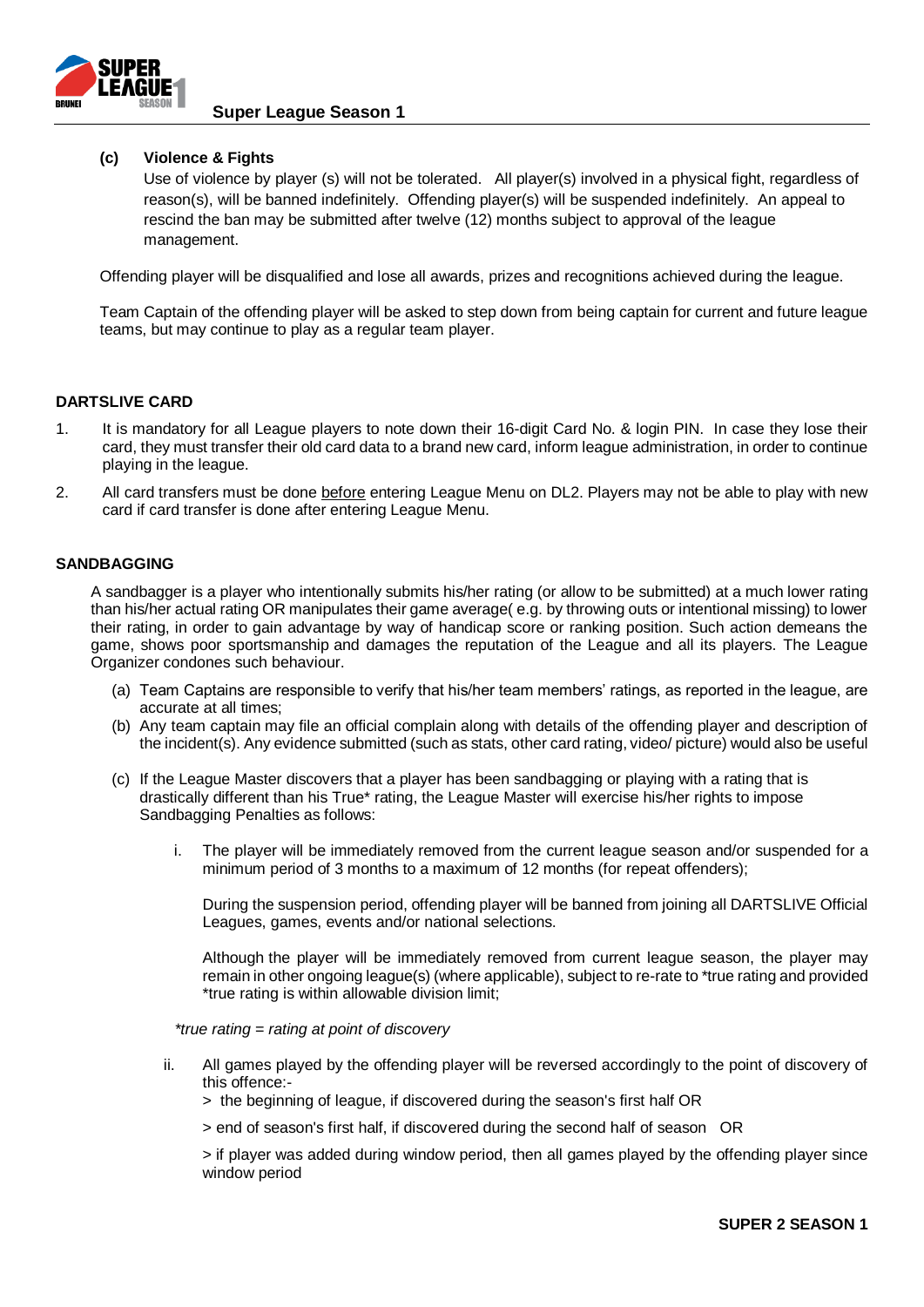

**Super League Season 1**

- (d) Offending player will be disqualified and lose all awards, prizes and recognitions achieved during the league.
- (e) The Captain of such player may also be warned and/or asked to step down from being captain for the current or future league seasons, but may continue to play as a regular player in the current league season.
- (f) The Offending player or the team captain may file an appeal. The League management will only evaluate such appeal on a case-by-case basis.
- (g) Any player should request for a rating adjustment any time during the season, if their performance have improved much faster than their league rating. This will avoid the player from being caught or accused as a sandbagger.

#### **MATCH RESCHEDULE**

- 1. Match re-schedule is allowed but must be arranged in advance, at least 7 working days before the actual match date.
- 2. The re-scheduled match date must be **BEFORE** the original match date, not after.
- 3. Both team captains & shop owner must agree to the re-schedule date & the team captain requesting for the reschedule must inform the league master of the new date.
- 4. Re-schedule of match is strictly NOT ALLOWED after more than 80% of the matches have been played. Eg. for a 10 weeks league group (Group of 5 & 6), the games on Week #9 - #10 (last 2 games) cannot be rescheduled. Bye games are counted as game week.

#### **BOARDS ALLOCATION & USAGE**

- 1. Any boards not in use for the League Match are open and can be used by any members of the public.
- 2. Team Players in an ongoing league game, cannot use any other boards to practice during games. Practicing during breaks or in-between games are allowed.

#### **DRESS CODE**

- 1. Positive media coverage, sponsorship and growth of the game are based upon 2 major factors the professionalism of DARTSLIVE LEAGUE management team and the good conduct and appearance of the players. With this in mind, please adhere to the following dress code:
	- i. Men: Long Pants/Jeans or 3/4 pants (below knee) with covered shoes No slippers, singlets, or shorts
	- ii. Ladies: No slippers (sandals allowed). Definitions: Sandals – must have a strap around the ankle Slippers – thongs & slip on without any strap around the ankle
- 2. Player who does not abide to the above dress code will not be allowed to play in any league matches.

#### **Please Take Note:**

- Handicap applies to all matches;
- Bust Rule at 0.31 for all Flights;
- League games format are available at: http://league.id.dartslive.com/